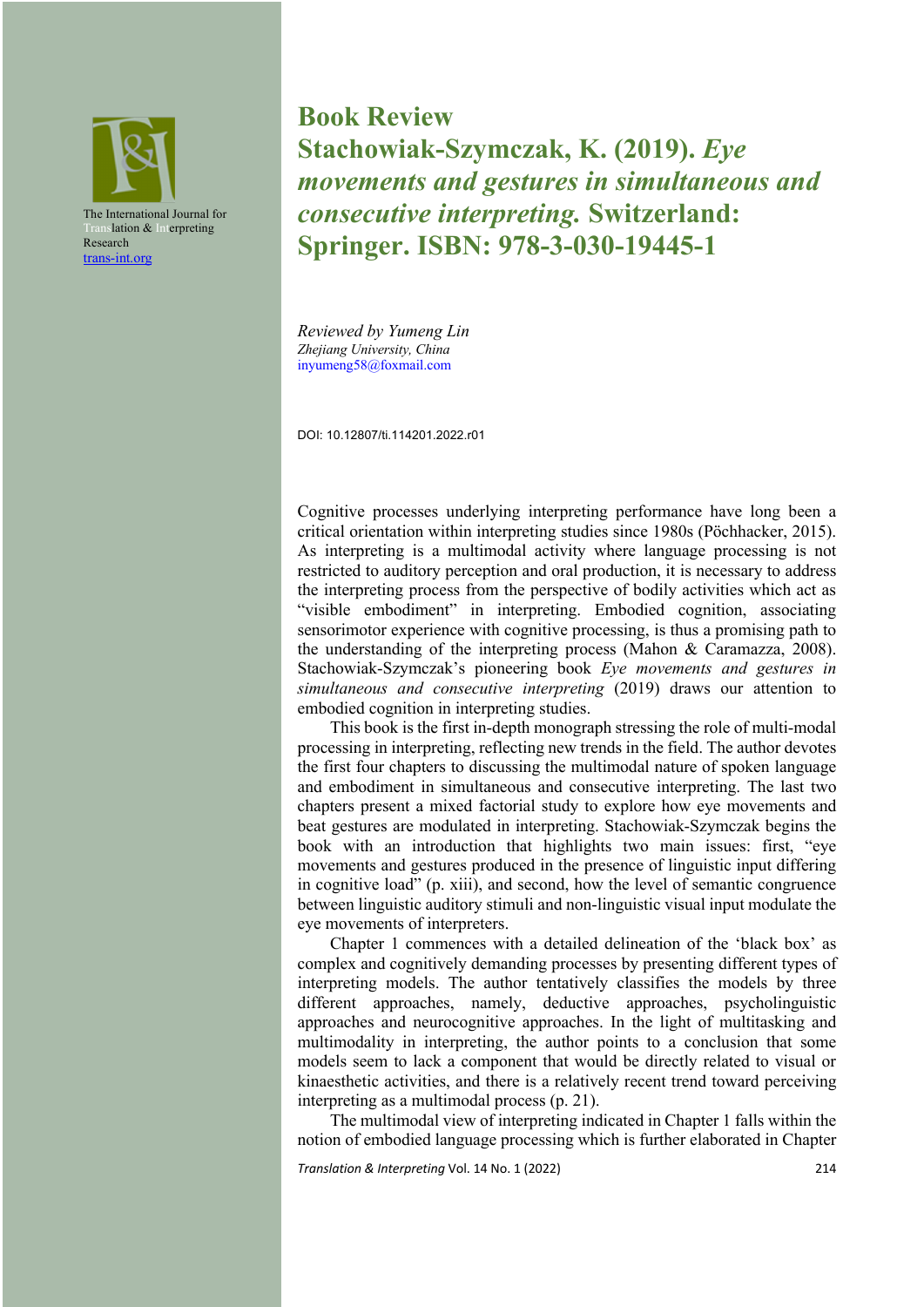2. This chapter first underlines the multimodality and multisensory processes in language processing which are "observable in the blend of auditory and visual input interpreters process" (p. 23). To demonstrate language comprehension and production can be accompanied by extralinguistic activities, the author further presents the concepts of mental representation and mental imagery. The author contends that "mental representations and images are activated at the highest, conceptual level of language processing". They can facilitate both language comprehension and production (p. 42). This chapter concludes by elaborating the theory of embodiment and how interpreting is embodied. Stachowiak-Szymczak assumes that interpreting is embodied in perception and productionrelated activities that accompany language processing.

Chapter 3 proceeds with the discussions on cognitive load in interpreting from the perspective of embodiment. By reviewing critical theories and research on cognitive effort and working memory in both simultaneous and consecutive interpreting cases, the author points to the fact that cognitive load constitutes a great challenge for interpreters and can be either 'global' or 'local' depending on the type of stimulus that triggers the cognitive effort (p. 46-56). This effort can in turn be reduced by the "embodied expertise" of interpreters (skills and abilities "learned" by the body, e.g., note-taking), which can be expressed in, for example, eye movements and gestures (p. 61). This chapter thus emphasizes the view that expertise embodied in eye movements and hand movements plays a significant role in reducing cognitive load, and interpreters need to gain the embodied expertise to perform interpreting as a multimodal activity.

Having laid the conceptual and theoretical foundations of embodiment in interpreting, Chapter 4 unfolds the core discussions of this volume, specifically, the role of eye movements and gestures in language processing during simultaneous and consecutive interpreting. This chapter first outlines the rationale behind discussing eye movements and gestures, and then presents detailed information of the two activities, including the basic techniques applied in research, definitions and classifications, together with their correlation with spoken language processing. Relevant studies are also reviewed to demonstrate that these bodily activities can be modulated by language-related cognitive load and semantic content.

Chapter 1-4 primarily focus on substantial introductions and reviews on the embodiment in spoken language processing. Moving from theoretical discussions, Chapter 5 empirically investigates eye movement and gestures of professional interpreters and novices to explore whether effort and spoken language processing are embodied in the visuomotor activities of interpreters. To be specific, the study investigates, first, whether the amount of cognitive load imposed upon interpreters influences the interpreter's eye movements and beat gestures; second, whether the level of congruence between the visual and auditory input influences the interpreter's eye movements; third, the differences of eye movements and beat gestures between professional interpreters and interpreting trainees. By adopting a rigorous and novel experimental design, the author manipulated two factors in language processing, namely the level of cognitive load and "the degree of congruence between what the interpreter is listening to or saying, and what the interpreter is looking at" (p. 85).

Chapter 6 discusses the main results of the experimental study in Chapter 5 and points out several implications. The results reveal that "eye movements and beat gestures change when language-related cognitive load or the congruency between visual and auditory input changes in interpreting" (p. 131), and this effect varied between professionals and trainees. The author therefore concludes that "human bodily activities accompany language processing in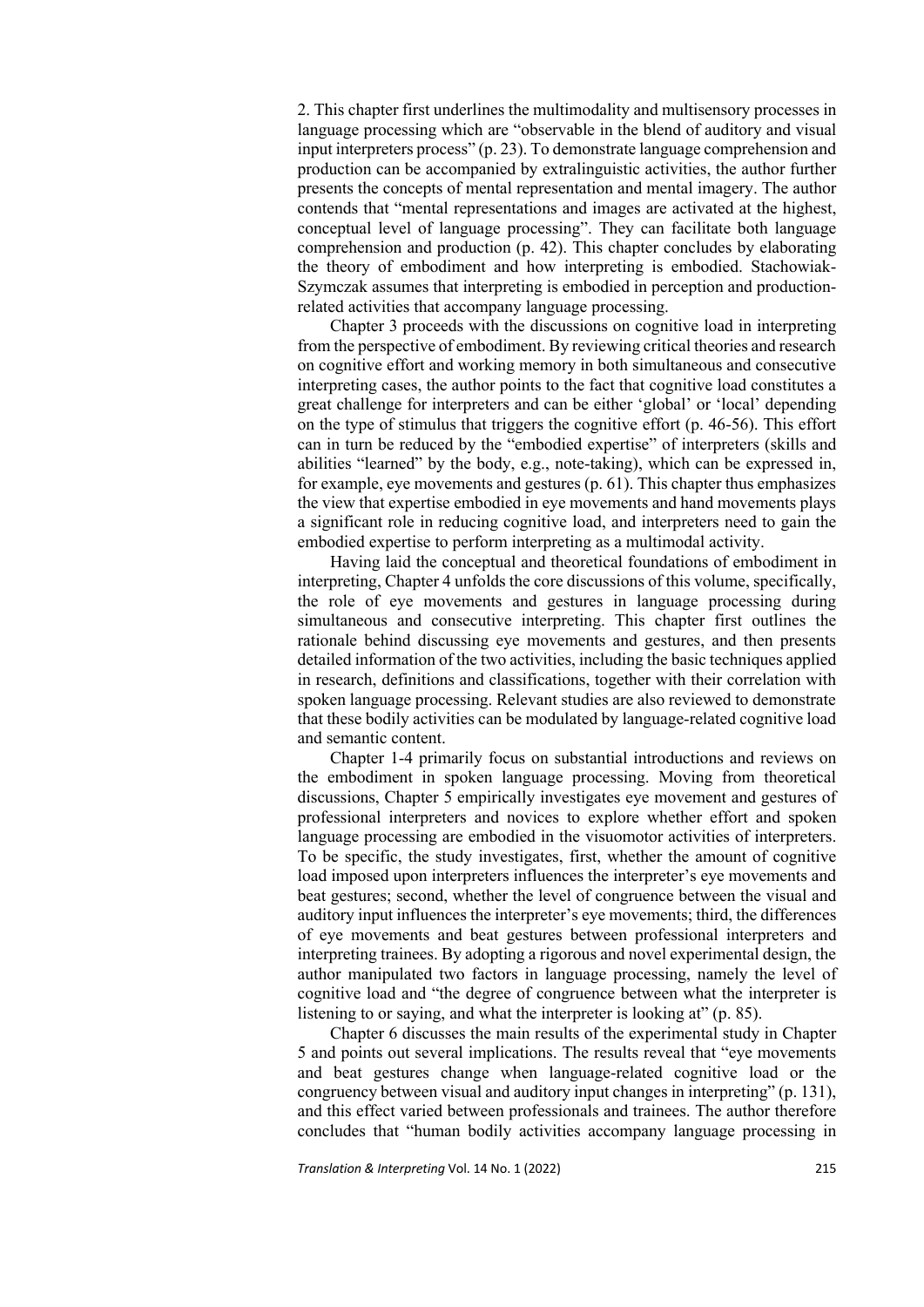interpreting" (p. 131). Visual and auditory input are integrated in language processing and in interpreting. All the implications drawn from the findings may well shed light on interpreting training. The author proposes that it is crucial to train novices in how to benefit from cross-modal input and integrate information from diverse sources in interpreting. This chapter ends with limitations and a commentary on future research avenues.

On the whole, this book presents an innovative perspective of cognitive research into interpreting by associating bodily activities (eye movement and gestures) and interpreting process, and it is sure to spark more fertile research in this area in the future. The volume distinguishes itself with three impressive features. First, it is a rare book specializing in a novel field in cognitive interpreting studies – embodied language processing in interpreting. Previous research on the interpreting process is largely based on linguistic activities in language comprehension and production, with perhaps less attention paid to extralinguistic features. This book, which associates bodily activities with language processing, delves into a specific aspect of embodied view in interpreting, in contrast with some other books such as Dimitrova & Hyltenstam (2000), Ehrensberger-Dow, Göpferich & O'Brien (2015), and Ferreira & Schwieter (2015), which either address a wide range of topics on interpreting process or focus on memory aspects and methodological issues. Second, the theoretical framework and empirical research are well combined. From a theoretical perspective, this book provides detailed descriptions of concepts in a naturally coherent way, including interpreting models, multimodality, mental representations, embodied cognition, embodied expertise, etc. Apart from a rich theoretical framework, the author further tests the conclusions through a welldesigned empirical study, consequently making it an excellent source for academics in interpreting studies and neighboring disciplines.

Another striking feature lies in the combination of investigating gestures and eye movement in interpreting. There are few previous studies examining eye tracking (e.g., Seeber, 2012; Tiselius & Sneed, 2020) and gestures in interpreting. Combining the two activities, this volume makes a novel contribution by verifying if eye movements and gestures are executed in response to cognitive load and language content in the specific cases of extreme language processing.

However, although it covers two speech-accompanying visuomotor activities, this volume does not take the whole spectrum of interpreters' activities into account. It seems that more types of body movements such as note-taking could have been discussed to create a panoramic view of how interpreters respond to language-related cognitive load and semantic content. Another minor criticism is that, despite the neat layout of this book, the theoretical sections (chapters 1-4) would have benefited from a better organization. The introduction to different approaches to interpreting, which is less related to the core topic of this book, seems to take up too much space. The author seems to review previous embodiment works only in a broad sense. More specific discussions on embodiment in the particular field of interpreting might have deserved more space.

## **References**

Dimitrova, Birgitta E, & Hyltenstam, K. (Eds.) (2000). *Language processing and simultaneous interpreting: interdisciplinary perspectives*. John Benjamins.

Ehrensberger-Dow, M., Göpferich, S. & O'Brien, S. (Eds.) (2015). *Interdisciplinarity in translation and interpreting process research*. John Benjamins.

*Translation & Interpreting* Vol. 14 No. 1 (2022)